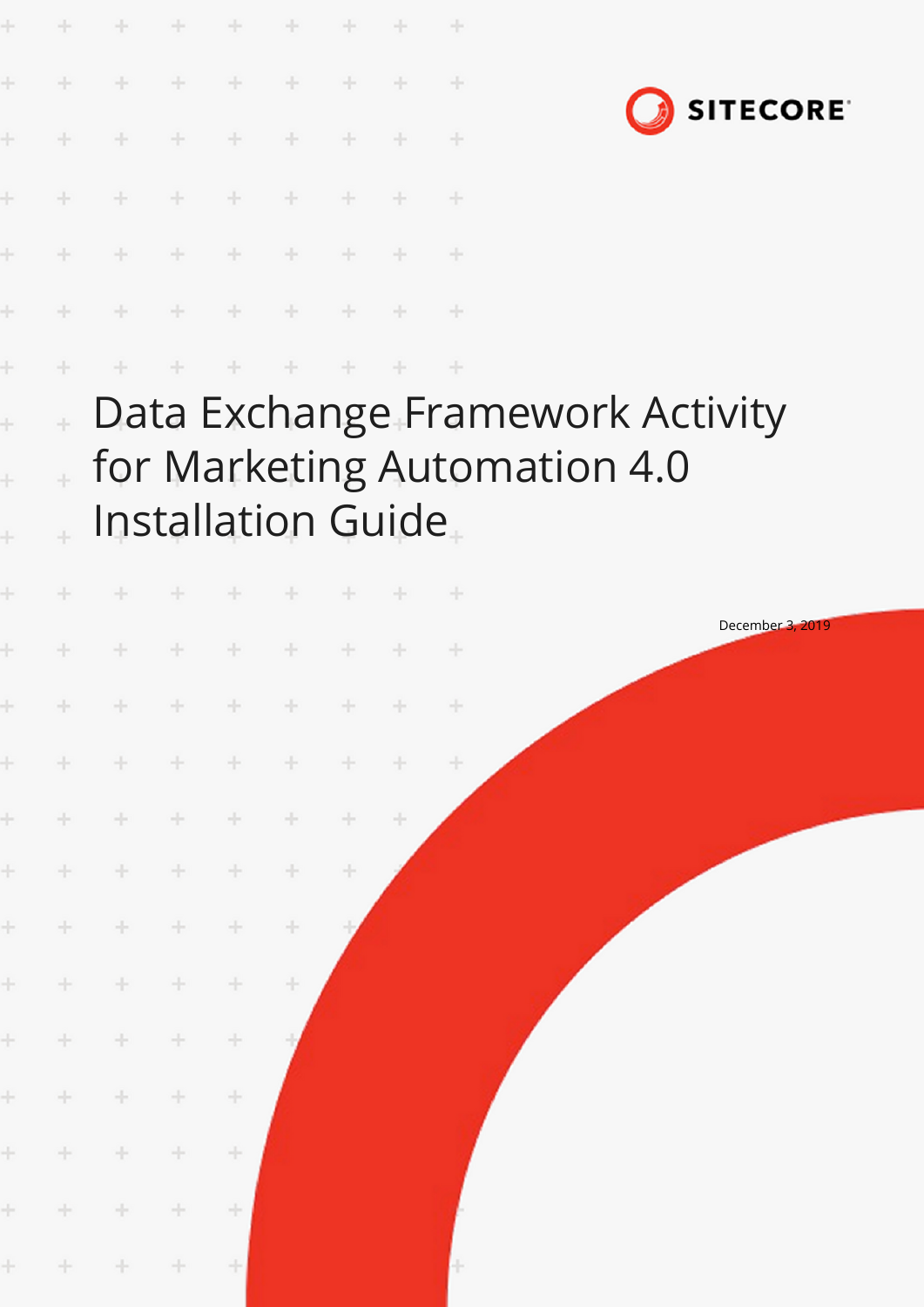

# **Table of Contents**

| 2. Walkthrough: Setting up a Marketing Automation action in Data Exchange Framework  5 |  |
|----------------------------------------------------------------------------------------|--|
|                                                                                        |  |
|                                                                                        |  |
|                                                                                        |  |
|                                                                                        |  |
|                                                                                        |  |
|                                                                                        |  |
|                                                                                        |  |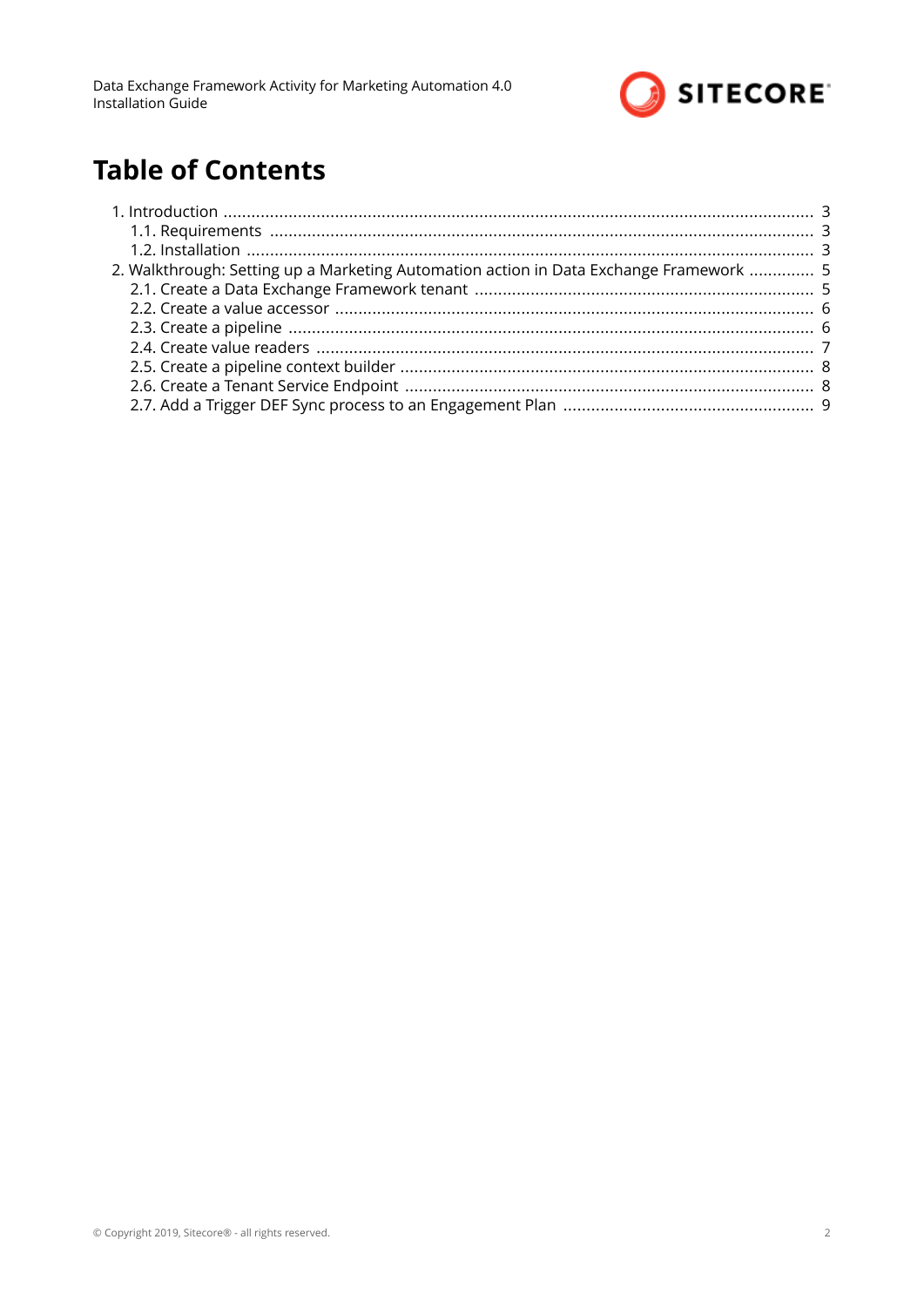

# <span id="page-2-0"></span>**1. Introduction**

The Data Exchange Framework (DEF) Activity for Marketing Automation extends the Marketing Automation activities. It enables you to trigger data synchronization from within a Marketing Automation plan.

### **1.1. Requirements**

This product must be installed on a Sitecore content management (CM) server.

This product requires that the following are installed on the server:

- Sitecore Experience Platform 9.3.
- Data Exchange Framework (DEF) 4.0.0.
- Data Exchange Tenant Service 4.0.0 package.
- DEF Tenant Web Service 4.0. You must deploy this service as a separate IIS site.

## **1.2. Installation**

To install the DEF Activity for Marketing Automation:

- 1. Download DEF Activity for Marketing Automation 4.0.0 from the [Sitecore Downloads](https://dev.sitecore.net/Downloads.aspx) page.
- 2. On the CM server, in Sitecore, click **Control Panel**. In the **Administration** section, click **Install a package**.

The **Install a package** wizard guides you through the installation process.

3. When the installation is complete, confirm that the Activity was installed by opening the Content Editor and locating the item /sitecore/system/Settings/Analytics/Marketing Automation/Activity Types/Trigger DEF Sync Process.

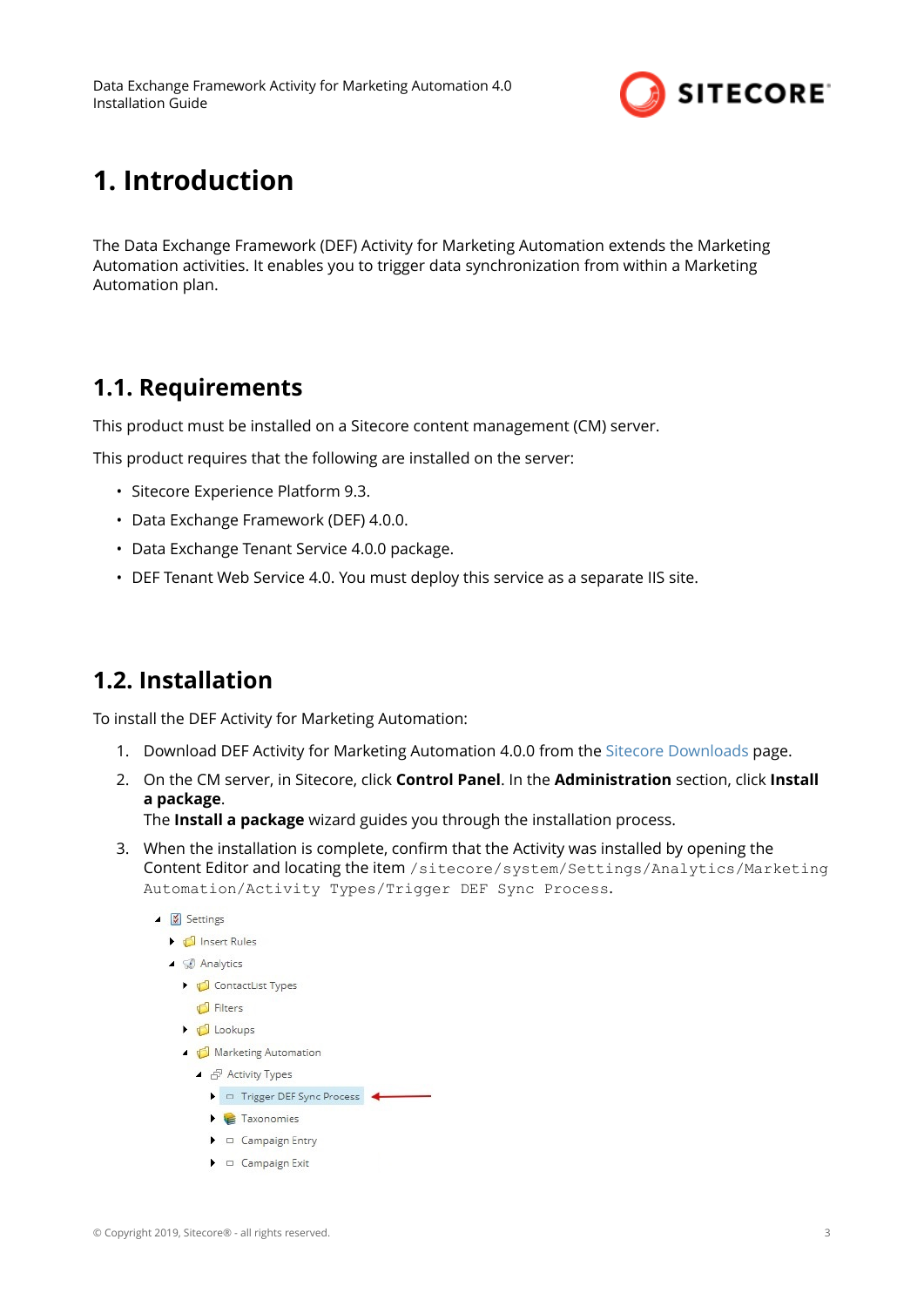Data Exchange Framework Activity for Marketing Automation 4.0 Installation Guide



- 4. Download the DEF Action Plugin for Marketing Automation 4.0. package. Deploy the package on top of the xConnect Marketing Automation Service.
- 5. Verify that the App\_Data\Config\sitecore\MarketingAutomation folder contains the configuration file. Verify that the binaries folder of your Marketing Automation Service contains all the .dlls from the package.

#### **NOTE**

By default, the binaries folder is the root folder of the installation.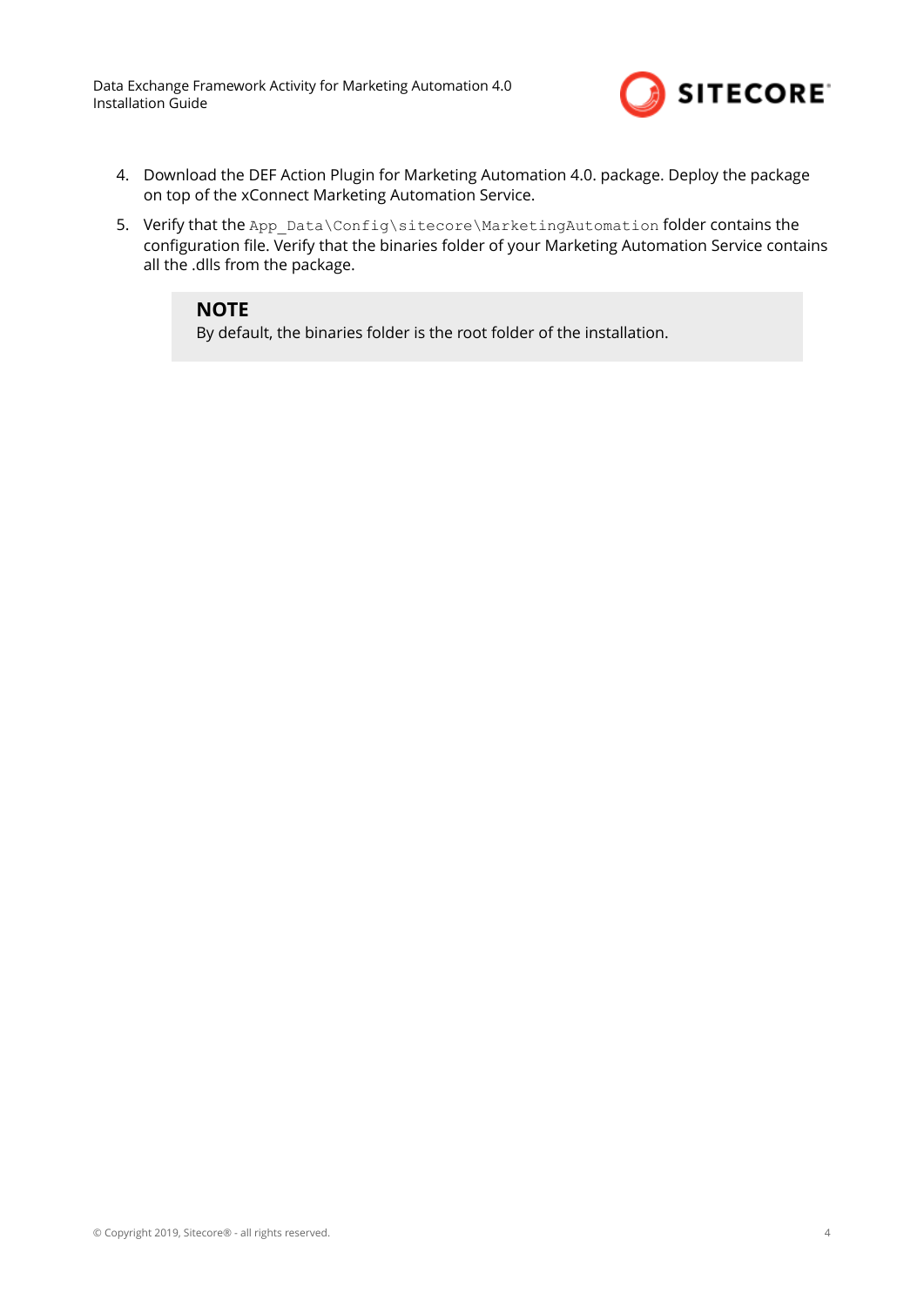

## <span id="page-4-0"></span>**2. Walkthrough: Setting up a Marketing Automation action in Data Exchange Framework**

This walkthrough shows you an example of how to set up a Marketing Automation (MA) action. It describes how to:

- Create a Data Exchange Framework tenant
- [Create a value accessor](#page-5-0)
- [Create a pipeline](#page-5-0)
- [Create value readers](#page-6-0)
- [Create a pipeline context builder](#page-7-0)
- [Create a Tenant Service Endpoint.](#page-7-0)
- [Add a Trigger DEF Sync process to an Engagement Plan](#page-8-0).

#### **2.1. Create a Data Exchange Framework tenant**

The tenant is a container for the settings that need to be configured for the service. To create a tenant:

- 1. In Sitecore, open the Content Editor and navigate to /sitecore/system/Data Exchange.
- 2. On the **Folder** tab, click **Empty Data Exchange Tenant** to create a new tenant.
- 3. Select the created tenant and click on the **Data Exchange SDK** tab in the top menu bar.
- 4. Click on **Upgrade Tenant**. In the **Instruction Set** field, click the **Tenant Service** option.
- 5. Make a note of the tenant ID. Add the tenant ID, host, and credentials in the <tenant service>\App\_Config\ConnectionStrings.config ȴle in the connection string called Sitecore. For example:

```
<connectionStrings>
    <add name="sitecore" connectionString="database=master;tenant id={841B0E94-4348-494D-
B32D-CA5E94F26ACC};host=my-sitecore;password=b;user name=sitecore\admin;timeout=20" />
</connectionStrings>
```
6. On your Sitecore Content Management and Marketing Automation Service servers, in the App Config\connectionstring.config file, make sure you have a connection string for the tenant web service associated with the tenant. For example:

```
<xmlversion="1.0" encoding="utf-8">
<connectionStrings>
     <add name="my-tenant" connectionString="https://my-tenant.service"/>
</connectionStrings>
```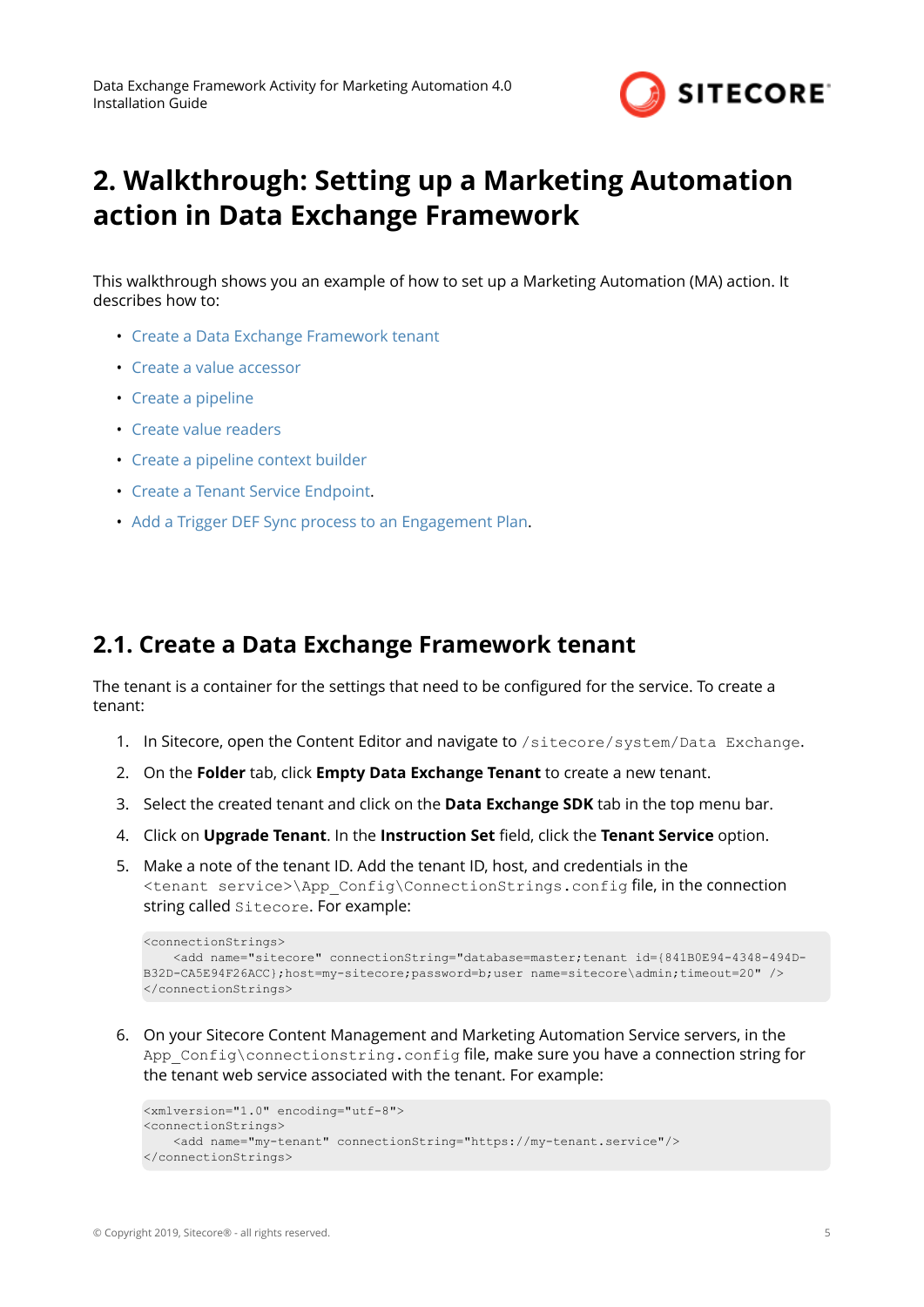

### <span id="page-5-0"></span>**2.2. Create a value accessor**

When an MA event triggers the Data Exchange Framework Action Plugin for MA it sends a request to the Tenant Service, which extracts the message body from the request. The contact is serialized as a JSON object.

You must create a value accessor that can access the first identifier in the serialized xConnect contact.

- 1. Navigate to <tenant>/Data Access/Value Readers/Common.
- 2. On the **Folder** tab, click *JToken Value from JObject Value Reader* to create an item. Name it *Identifier JToken from Contact JObject.*
- 3. In the **Convertible Type** field, select *String*. In the Json Path field, enter \$.Identifiers[1].Identifier.

| Value Accessor Sets                       | Item name:                                                                               | Identifier JToken from Contact JObject                                                                                                                                        |  |
|-------------------------------------------|------------------------------------------------------------------------------------------|-------------------------------------------------------------------------------------------------------------------------------------------------------------------------------|--|
| <b>Common</b>                             |                                                                                          |                                                                                                                                                                               |  |
| <b>Providers</b>                          | Item path:                                                                               | /sitecore/system/Data Exchange/Empty Data Exchange Tenant Branch/Data Access/Value Readers/Common/Identifier JToken from Contact JObject                                      |  |
| Value Accessors                           | Template:                                                                                | /sitecore/templates/Data Exchange/Services/Tenant Service/Framework/Data Access/Value Readers/JToken Value from JObject Value Reader - (F47D2C01-150D-41FC-89AF-B2D171497346) |  |
| <b>4</b> Common                           | <b>Created from:</b>                                                                     | [unknown]                                                                                                                                                                     |  |
| <sup>e-</sup> Identifier Value Accesor    |                                                                                          |                                                                                                                                                                               |  |
| <b>Providers</b>                          | Item owner:                                                                              | sitecore\admin                                                                                                                                                                |  |
| Value Readers                             | <b>Settings</b>                                                                          |                                                                                                                                                                               |  |
| <b>Common</b>                             |                                                                                          |                                                                                                                                                                               |  |
| e+ Constant Value Reader                  | <b>Ison Path [shared]:</b>                                                               |                                                                                                                                                                               |  |
| → Identifier JToken from Contact JObject  | \$.Identifiers[2].Identifier<br>→ JObject from HttpRequest Content<br>→ Raw Value Reader |                                                                                                                                                                               |  |
|                                           |                                                                                          |                                                                                                                                                                               |  |
|                                           |                                                                                          |                                                                                                                                                                               |  |
| → Synchronization Settings Plugin Value f | Convertible Type [shared]:                                                               |                                                                                                                                                                               |  |
| String<br><b>Providers</b>                |                                                                                          |                                                                                                                                                                               |  |
| Value Writers                             |                                                                                          |                                                                                                                                                                               |  |
| Custom Type [shared]:<br>Endpoints        |                                                                                          |                                                                                                                                                                               |  |
| <b>Pipeline Batches</b>                   |                                                                                          |                                                                                                                                                                               |  |
| <b>Pipelines</b>                          |                                                                                          |                                                                                                                                                                               |  |

- 4. Save the changes.
- 5. Navigate to <tenant>/Data Access/Value Accessors/Common.
- 6. On the Folder tab, click Value Accessor to create an *Identifier Value Accessor*.
- 7. In the Value Reader field, click the *Identifier JToken from Contact JObject* object that you created.
- 8. Save the changes.

## **2.3. Create a pipeline**

To create a pipeline:

- 1. Navigate to your <tenant>/Pipelines.
- 2. On the **Folder** tab, click **Pipeline** to create a new item. Name it, for example, *MA Action Testing Pipeline*.
- 3. Select the pipeline. On the Folder tab, click **Write to Log Pipeline Step** to create a new pipeline step.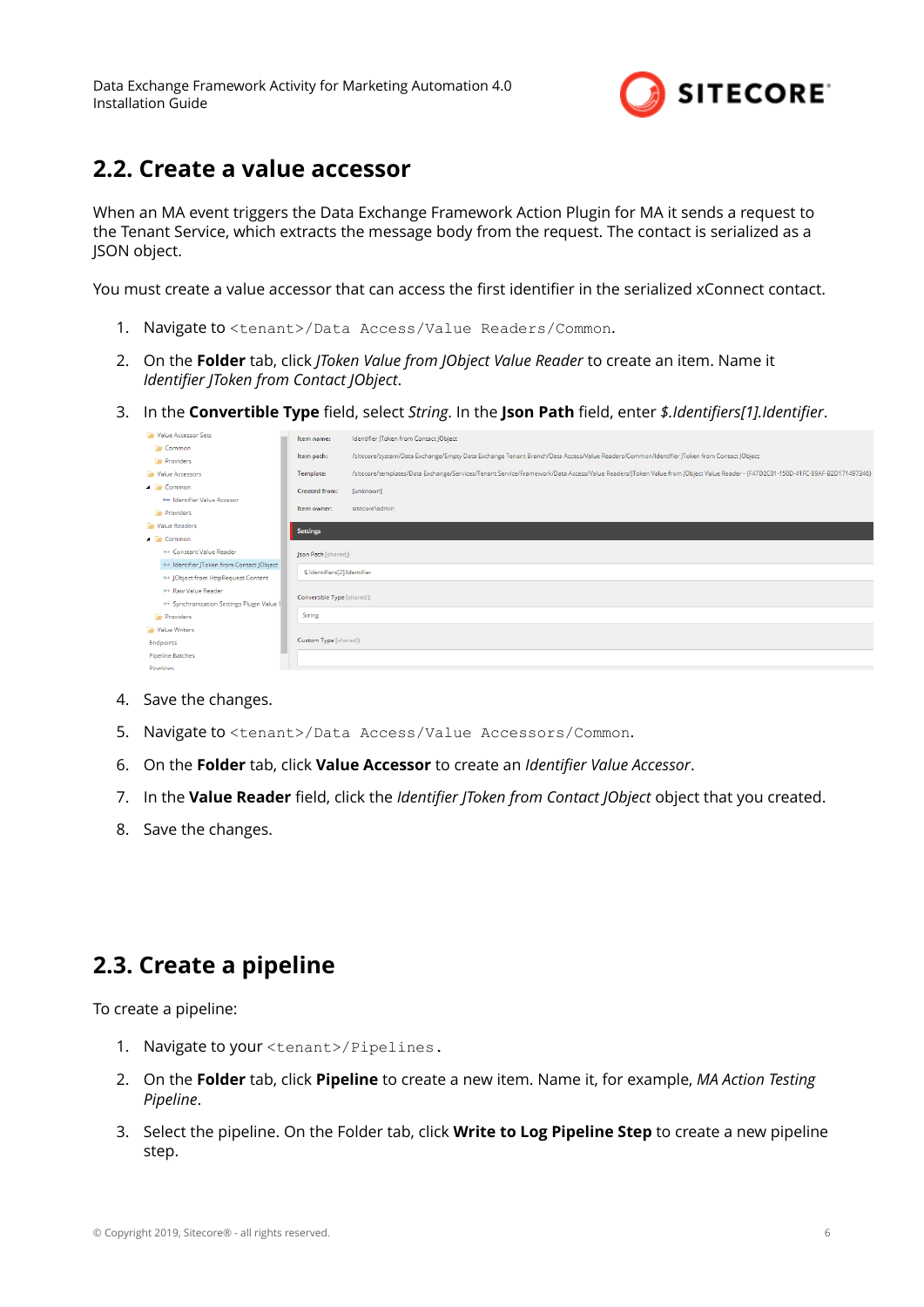

<span id="page-6-0"></span>4. Select the new pipeline step and configure the *Identifier Value Accesor* value accessor you created previously.



5. Save the changes.

### **2.4. Create value readers**

To create the necessary value readers:

- 1. Navigate to <tenant>/Data Access/Value Readers/Common/.
- 2. On the **Folder** tab, click **JObject from HttpRequest Content Value Reader** to create a new item. Name it, for example, *JObject from HttpRequest Content*.
- 3. In <tenant>/Data Access/Value Readers/Common/, on the **Folder** tab, click **Raw Value Reader** to create a new item. Name it, for example, *Raw Value Reader*.
- 4. In <tenant>/Data Access/Value Readers/Common/, on the **Folder** tab, click **Synchronization Settings Plugin Value Reader** to create a new item. Name it, for example, *Synchronization Settings Plugin Value Reader*.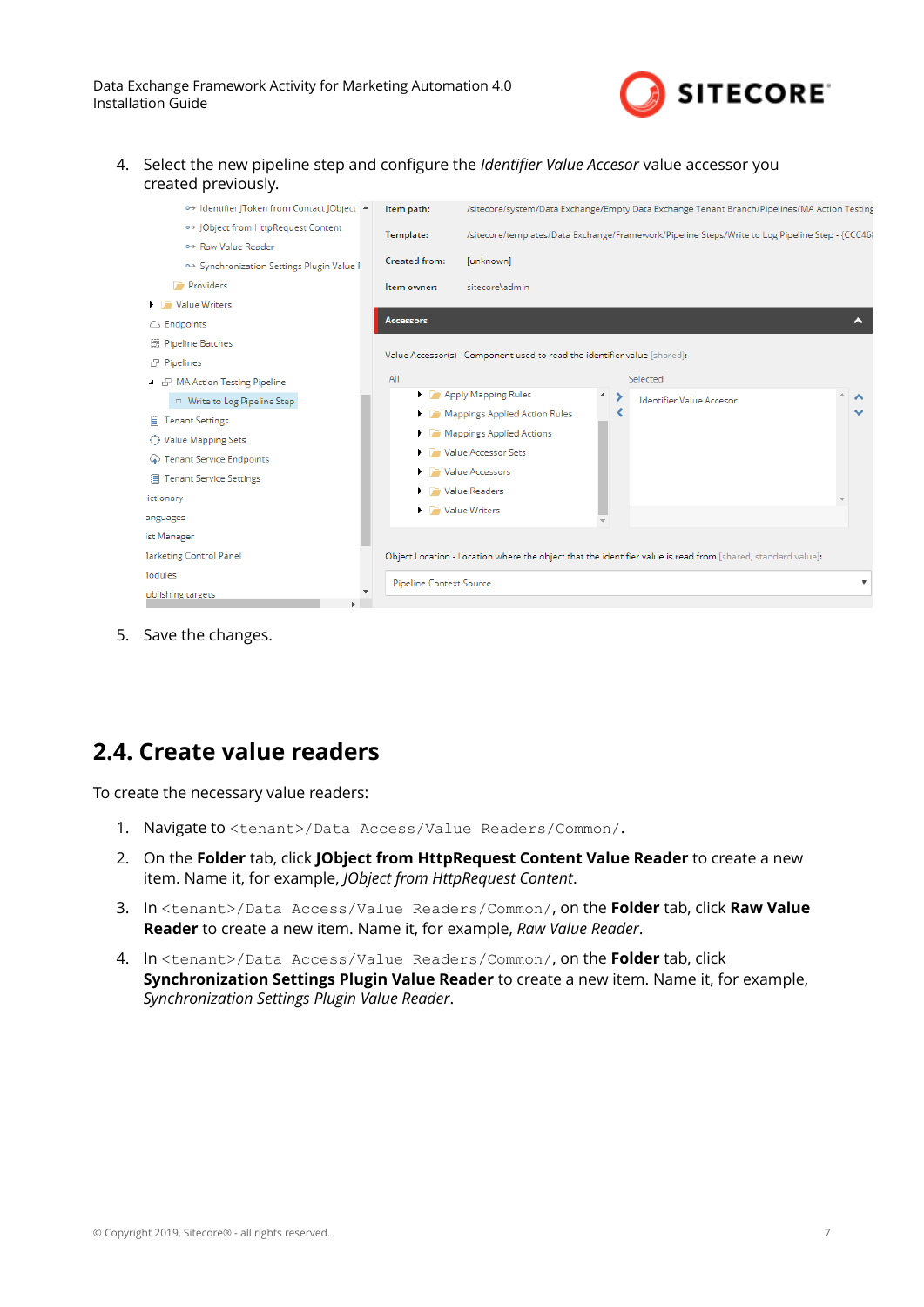<span id="page-7-0"></span>Data Exchange Framework Activity for Marketing Automation 4.0 Installation Guide



5. In the **Storage Location** field, click *Source*. Save the changes.

| Apply Mapping Rules                                        | Item name:           | Synchronization Settings Plugin Value Reader                    |
|------------------------------------------------------------|----------------------|-----------------------------------------------------------------|
| Mappings Applied Action Rules                              | Item path:           | /sitecore/system/Data Exchange/Empty Data Ex                    |
| Mappings Applied Actions                                   |                      |                                                                 |
| Value Accessor Sets                                        | Template:            | /sitecore/templates/Data Exchange/Services/Te                   |
| <b>No. 7 Value Accessors</b>                               | <b>Created from:</b> | [unknown]                                                       |
| <b>No. 7 Value Readers</b>                                 | Item owner:          | sitecore\admin                                                  |
| $\blacksquare$ Common                                      |                      |                                                                 |
| <sup>o→</sup> Identifier JToken from Contact JObject       | <b>Settings</b>      |                                                                 |
| → JObject from HttpRequest Content                         |                      |                                                                 |
| o→ Raw Value Reader                                        |                      | [Reset Field]<br>Storage Location [shared]: [Go to field]<br>Go |
| <sup>o→</sup> Synchronization Settings Plugin Value Reader | Source               |                                                                 |
| Providers                                                  |                      |                                                                 |

### **2.5. Create a pipeline context builder**

To create a context builder:

- 1. Navigate to <your tenant>/Tenant Service Settings/Pipeline Context Builders.
- 2. On the **Folder** tab, click *Pipeline Context Plugin Builder* to create a new item.
- 3. Set the **Value Transformer** field to *JObject from HttpRequest Content*.
- 4. Set the **Plugin Readers** field to *Synchronization Settings Plugin Value Reader*.
- 5. Save the changes.

#### **2.6. Create a Tenant Service Endpoint**

To create an endpoint:

- 1. Navigate to <your tenant>/Tenant Service Endpoints.
- 2. On the **Folder** tab, click *Pipeline Tenant Service Endpoint* to create a new item. Name it, for example, *MA Action Endpoint*.
- 3. Configure the endpoint with the parameters in this table:

| <b>Parameter</b>         | Content                                                   |
|--------------------------|-----------------------------------------------------------|
| Reguest Value Reader     | Value Readers/Common/Raw Value Reader                     |
| Pipeline Context Builder | Pipeline Context Builders/Pipeline Context Plugin Builder |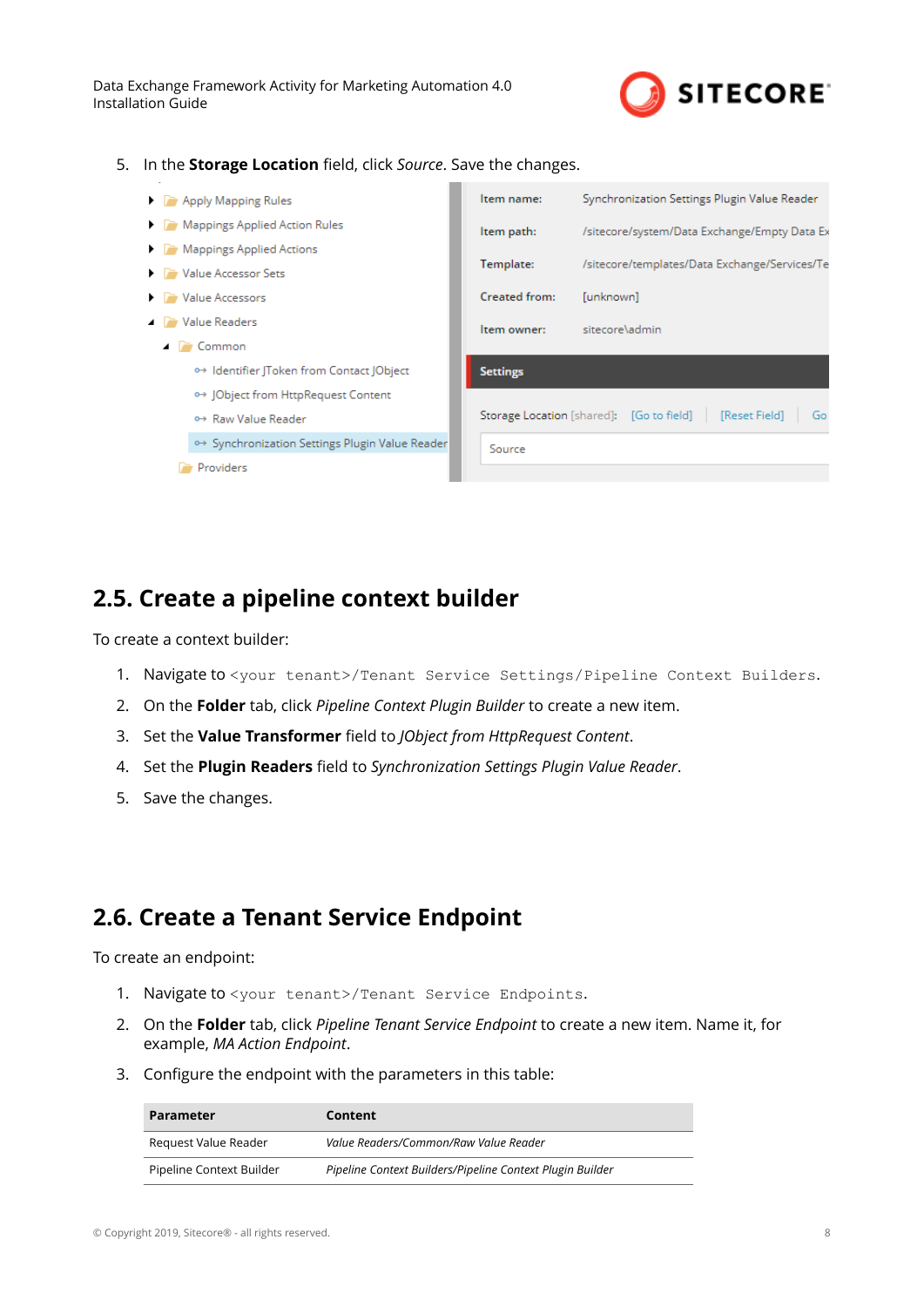

<span id="page-8-0"></span>

| Parameter | Content                              |
|-----------|--------------------------------------|
| Pipeline  | Pipelines/MA Action Testing Pipeline |

4. Select the **Enabled** checkbox. Save the changes.

## **2.7. Add a Trigger DEF Sync process to an Engagement Plan**

In order to activate the Marketing Automation, you must connect the tenant service to an engagement plan.

#### **NOTE**

This section assumes that you are familiar with Marketing Automation and Engagement Plans.

To create a connection:

1. On your CM Instance, open the <sitename>\App\_Config\Sitecore

\MarketingAutomation

\Sitecore.DataExchange.MarketingAutomation.Client.config file.Add the name of the Tenant Service in the <tenantServiceConnectionRepository>/<tenantServices> node. For example:

```
<dataExchange>
     <tenantServices>
        <marketingAutomation>
            <tenantServiceConnectionRepository 
type="Sitecore.DataExchange.MarketingAutomation.Activity.Repositories.TenantServiceConnectio
nRepository, Sitecore.DataExchange.MarketingAutomation.Activity">
                 <tenantServices hint="list:AddService">
                    <tenantService>my-sitecore</tenantService> 
                 </tenantServices>
             </tenantServiceConnectionRepository>
         </marketingAutomation>
     </tenantServices>
</dataExchange>
```
- 2. In Sitecore, in Launchpad, open the Marketing Automation application.
- 3. Create [a new campaign](https://doc.sitecore.com/users/92/sitecore-experience-platform/en/create-a-marketing-automation-campaign.html). You can also use an existing campagin, if you already have one. Configure the start point to trigger the campaign when a customer visits a specific page or when a general PageView event happens.